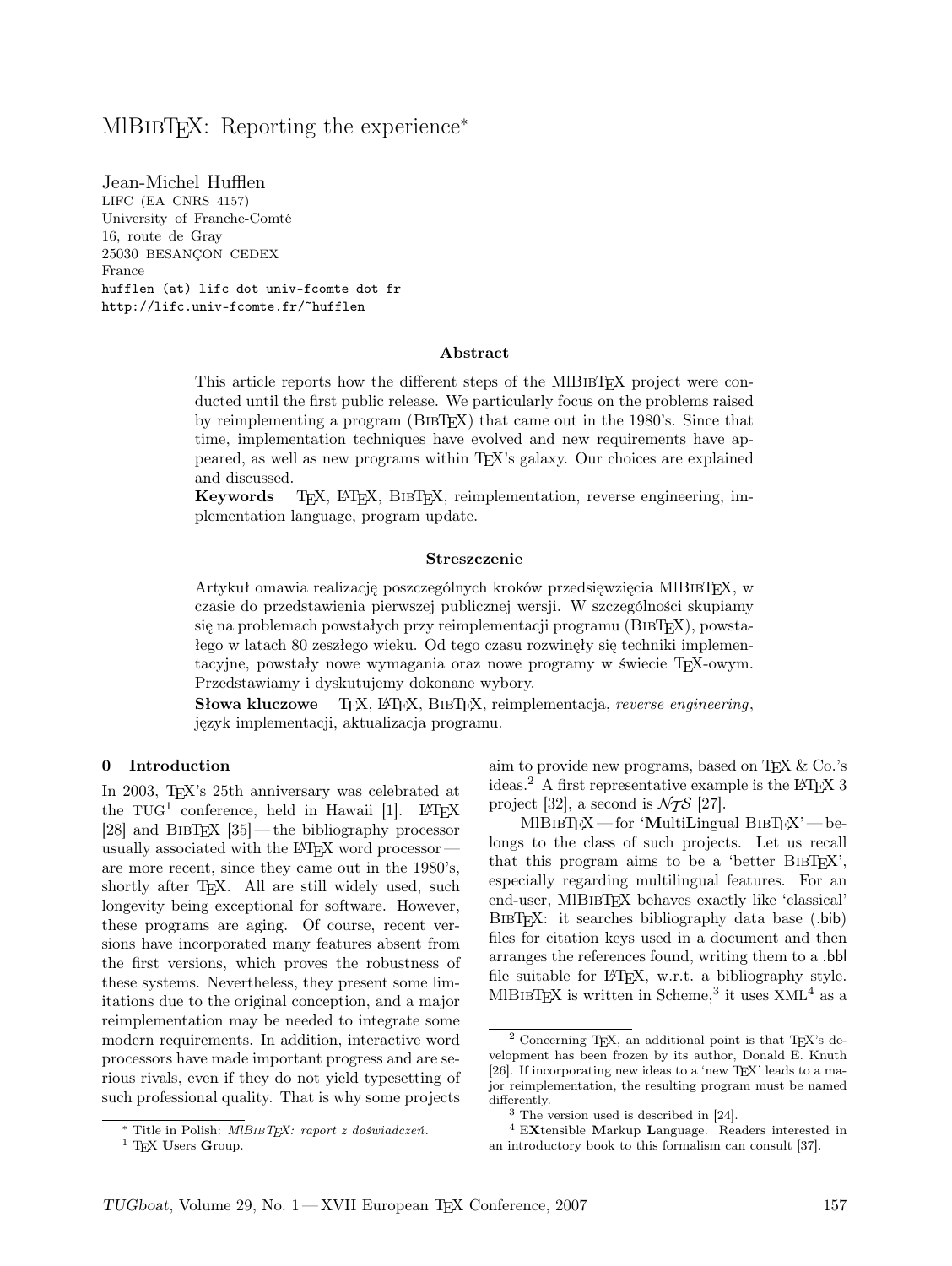central format: when entries of .bib files are parsed, they result in an XML tree. Bibliography styles taking advantage as far as possible of MlBibTEX's new features are written using  $nbst$ <sup>5</sup>, a variant of  $XSLT^6$ described in [15]. The stack-based bst language [34] used for writing bibliography styles of BIBT<sub>EX</sub> can be used in a compatibility mode [20].

We think that the experience we have gained in developing MIBIBTEX may be useful for other, analogous, projects. To begin, we briefly review the chronology of this development. As will be seen, this development has not been linear, and the two following sections focus on the problems we had to face. We explain how we have determined which criteria are accurate when a programming language is to be chosen for such an application. Then we show how the compatibility with 'old' data and the integration of modern features should be managed.

# 1 MIBIBT<sub>EX</sub>'s chronology

- Oct. 2000 MlBIBTEX's design begins: the syntax of .bib files is enriched with multilingual annotations. Version 1.1's prototype is written using the C programming language and tries to reuse parts of 'old' BibTEX's program as far as possible.
- May  $2001$  The first article about MIBIBTFX is [9]. Later, the experience of developing MlBIBTEX's Version 1.1 is described in [10].
- May 2002 After discussions with participants at the EuroBachoTEX conference, we realise that the conventions for bibliography styles are too diverse, even if we consider only those of European countries. We realise that this first approach is quite unsuitable, without defining a new version of the bst language. So we decide to explore two directions. First, we develop a questionnaire about problems and conventions concerning bibliography styles used within European countries. Second, we begin a prototype in Scheme implementing the bst language [11]. Initially, this prototype is devoted to experiments about improving bst in a second version, 1.2.
- Jan. 2003 Version 1.2 is stalled. The new version (1.3) is based on XML formats. The nbst language is designed and presented at [12, 13]. We explain in [14] how the results of our questionnaire have influenced this new direction.
- Feb. 2004 It appears to us that MIBIBT<sub>F</sub>X should be developed using a very high-level program-

ming language, higher than C. So we consider again the prototype in Scheme that we sketched in 2002. SXML<sup>7</sup> [25] is chosen as the representation of XML texts in Scheme. Some parts of MlBibTEX are directly reprogrammed from C to Scheme. As for the other parts, this prototype is a good basis for much experiment [16].

- Nov. 2004 The version written in C is definitely dropped, whereas the version in Scheme is modified to improve efficiency; it becomes the 'official' MlBibTEX [18].
- Sep. 2005 We decided to freeze MIBIBTEX's design and concentrate only on finishing programming. Many Scheme functions are rewritten in conformity to SRFIs<sup>8</sup> [39].
- May 2006 A working version is almost finished, except for the interface with the kpathsea library.
- May 2007 Public availability of MIBIBTEX's Version 1.3.

Let us also explain that MIBIBT<sub>EX</sub> is not our only task. As an Assistant Professor in our university, we teach computer science, and participate in other projects. As a consequence, MlBibTEX's development has been somewhat anarchic: we hardly worked on it for two or three months, put it aside for one or two months, and so on. Last, we have supervised some student projects regarding graphical tools around MIBIBTEX  $[2, 8]$ , programmed using Ruby [31], but concerning the development of the MIBIBTFX program itself, we have done it alone.

# 2 Choice of an implementation language

There are several programming paradigms: imperative, functional, and logic programming. There are also several ways to implement a programming language: interpretation and compilation. Some paradigms are more appropriate, according to the domain of interest. Likewise, some interpreted languages are more appropriate if you want to program a prototype quickly and are just interested in performing some experiment.<sup>9</sup> But compiled languages are often preferable if a program's efficiency is crucial. In addition, the level of a programming language has some influence on development: in a high-level language, low-level details of structures' implementation do not have to be made explicit, so

<sup>&</sup>lt;sup>5</sup> New Bibliography STyles.

<sup>6</sup> eXtensible Stylesheet Language Transformations, the language of transformations used for XML documents [44].

<sup>7</sup> Scheme implementation of XML.

<sup>8</sup> Scheme Requests for Implementation, an effort to coordinate libraries and other additions to the Scheme language between implementations.

<sup>&</sup>lt;sup>9</sup> Such is the case for the two graphical tools around MIBIBTEX programmed in Ruby by our students [2, 8].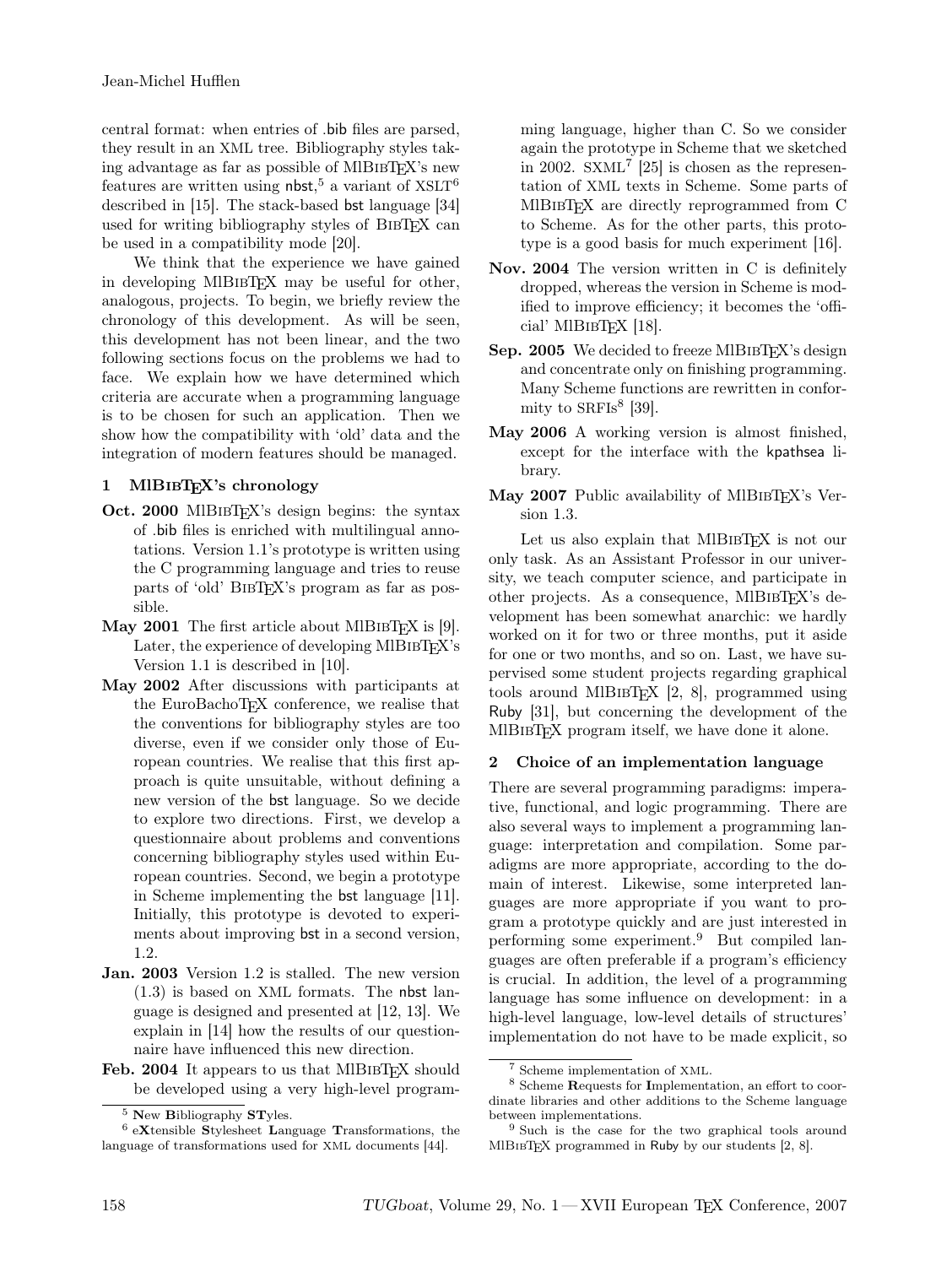development is quicker, and the resulting programs are more concise, nearer to a mathematical model.

In addition to these general considerations, let us recall that we aim to replace an existing program by a new one. This new program is supposed to do better than the 'old' one. 'To do better' may mean 'to have more functionalities, more expressive power', but for sake of credibility, it is desirable for the new program to be as efficient as the 'old' one. Let us not forget that TFX and BIBTFX are written using an old style of programming— more precisely, a monolithic style used in the 1970's–1980's — based mainly on global variables, without abstract data types. Choosing a language implemented efficiently is crucial: as a counter-example,  $\mathcal{N}$ *TS*, written using Java, has been reported 100 times slower than TEX  $[42, § 5]$ . That is why we wrote MIBIBTEX's first version using C, because of its efficiency. In addition, this language is portable to most operating systems. And to make our program modular, we defined precise rules for naming procedures [10, § 3]. But two problems appeared.

First, MIBIBTEX's development has not been a daily task, as mentioned above. Even if we are personally able to program large applications in C, it is difficult to put aside a C program and resume it later: from this point of view, C is not a very high-level language. Besides, let us not forget that we are working within an open domain, as natural languages are. A change may be needed because of new features concerning languages that had not yet been integrated into MIBIBTEX's framework. The higher the level, the more easily such a change can be applied.

Second, we want end-users of MIBIBT<sub>EX</sub> to be able to influence the behaviour of this program. For example, many BIBTEX users put LATEX commands inside values associated with fields of .bib files, in order to increase their expressive power within bibliographical data. These users should be able to specify how to handle such commands when .bib files are converted into XML trees. In particular, this is useful if MIBIBT<sub>EX</sub> is used to produce outputs for word processors other than LATEX [21]. How to do that in C, without defining a mini-language to express such functions? In this case, using a script language is a better choice . . . provided that this language is efficient. Another choice is a  $Lisp^{10}$  dialect, as in Emacs [40]: end-users can customise Emacs' behaviour by writing expressions using the Emacs Lisp language [30]. This choice is homogeneous: the entire Emacs editor is expressed in Emacs Lisp, excepting for the

Finally, our choice was Scheme, the modern dialect of Lisp. We confess that we are personally attracted by functional programming languages, because they can abstract procedures as well as data: in this sense, they are very high-level programming languages. Concerning Scheme, it seems to us to be undebatable that it has very good expressive power, and takes as much advantage as possible of lexical scoping. In addition, it allows some operations to be programmed 'impurely', by side effects, as in imperative programming, in order to increase efficiency. However, we use this feature parsimoniously, on local variables, since it breaks the principles of functional programming. We have defined precise rules for naming variables, as we did in C for the first version, in order to emphasise the modular decomposition of our program [19]. Last but not least, Scheme programs may be interpreted — when software is being developed— or compiled, in which case they are more efficient. As an example of a good Scheme implementation, bigloo [38] compiles Scheme functions by transforming them into C functions, then these C functions are compiled, in turn.

If we compare the implementations in C and Scheme, the latter is better, as expected from a very high-level programming language. But programming an application related to T<sub>EX</sub> using a language other than C reveals a drawback: the kpathsea library [3] is written in C. Let us recall that kpathsea implements functions navigating through the  $TDS<sup>11</sup>$  [43]. In particular, such functions localise the files containing the specification of a class for a LAT<sub>EX</sub> document or a bibliography style when BIBT<sub>EX</sub> runs. If there is a compatibility mode, for 'old' bibliography styles written in bst, the functions of this compatibility mode should be able to localise such files too. Likewise, 'new' bibliography styles written in nbst, should be localised by means of an analogous method. This implies that the lan $gauge \text{---}$  or, at least, an implementation of the language — used for our software includes an interface with C.

Of course, what we expose above proceeds from general considerations. After all, we do not know if BIBTEX<sup>++</sup> [4] — a successor of BIBTEX based on Java, with bibliography styles also written in Java is much less efficient than BibTEX. This may not be the case. The advantages of script languages in such development appear if we consider Bibulus [46], another successor of BIBTEX, written using Perl.<sup>12</sup> It

implementation of low-level functionalities.

<sup>&</sup>lt;sup>11</sup> TEX Directory Structure.

<sup>12</sup> Practical Extraction Report Language. A didactic introduction to this language is [45].

<sup>10</sup> LISt Processor.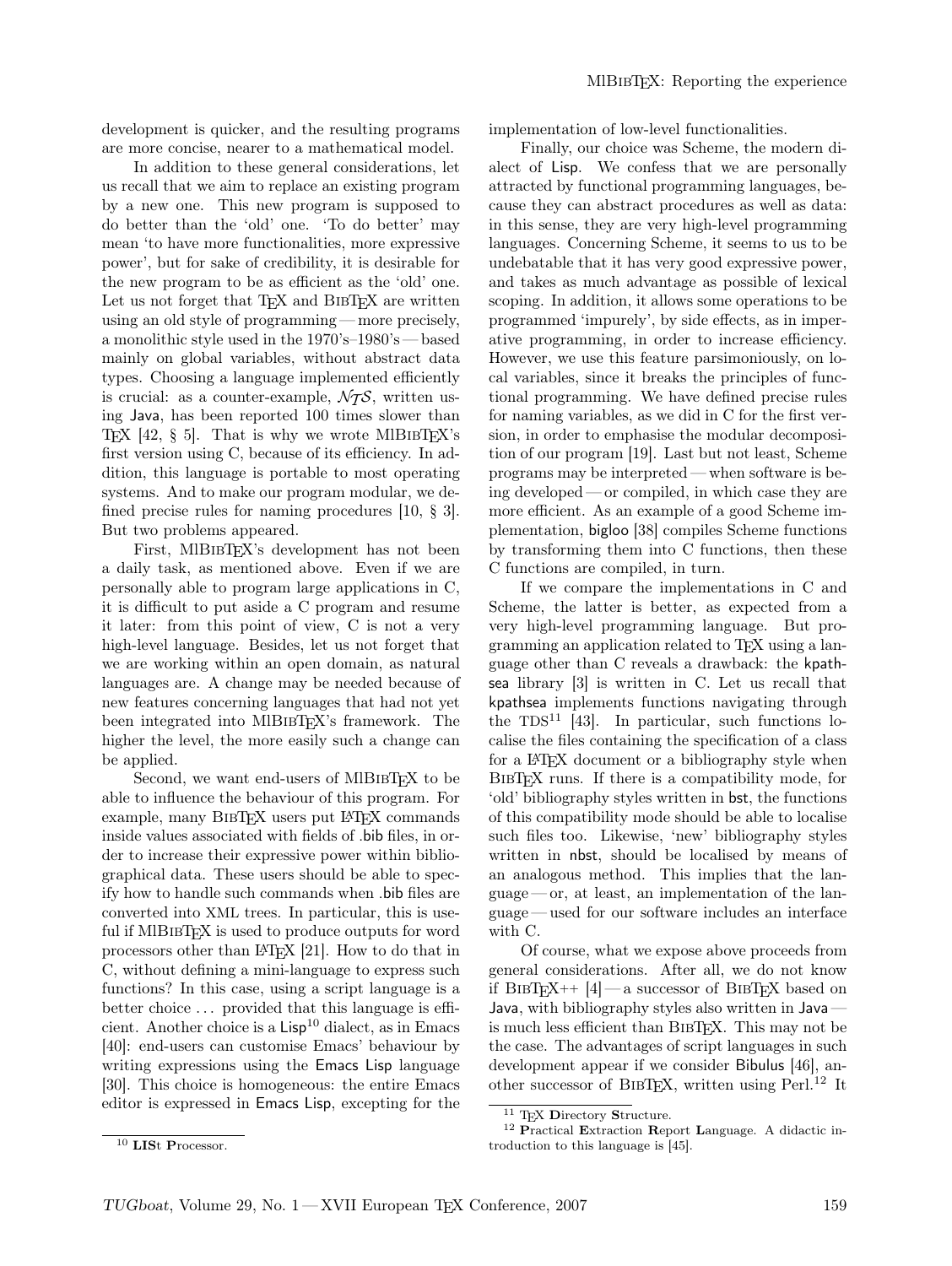has developed more quickly than MIBIBTEX, but is 'less' multilingual and uses BIBTFX when it runs. That is, Bibulus does not replace BIBTEX wholly, as MIBIBTEX attempts to do. In addition, there is an example where the need of a programming language at a higher level than C appeared: the project of moving  $\Omega$  — a successor of T<sub>E</sub>X — into a C<sup>++</sup> platform [36].

We personally think that an implementation of  $\mathcal{N}$ TS in Common Lisp [41] — what was planned initially — would have been preferable. As mentioned in [47], the object-oriented features of Common Lisp  $(CLOS<sup>13</sup>)$  have been added to the language's basis – as C++ object-oriented functionalities are added on top of C— but the language itself is not actually object-oriented. In [47], this point is viewed as a drawback. First, we personally think that not everything is an object, from the point of view of conceiving ideas. Second, Common Lisp, even if it is a functional programming language, allows some operations to be performed more efficiently by means of side effects, like Scheme.<sup>14</sup> But Common Lisp's standard does not specify an interface with C, as Scheme does, although some implementations provide this service. However, we personally prefer Scheme: it is simpler and more modern.

# 3 Choice of strategy

# 3.1 Languages

 $T_{\text{F}}X \&$  Co. have been wonderful programs since the date they came out. Although they behave very nicely, the syntaxes are quite archaic. T<sub>EX</sub>'s is not homogeneous — although LAT<sub>E</sub>X 2<sub> $\varepsilon$ </sub> and LAT<sub>E</sub>X 3 [32] try to correct this point— for example, different delimiters are used to change size  $({\small \texttt{\small \small \{small \ldots\}}})$ or face  $(\text{textbf} \dots)$ . BIBT<sub>EX</sub>'s syntax suffers from lack of expressive power: for example, the only way to put a brace within a field's value is to give its code number by '\symbol{...}'. 'Semantically', TEX's language provides many intelligent features, as mentioned in [6], but does not meet a modern style of programming. Likewise, .bib files' syntax can express only 'verbatim' values, except for some 'tricks' like inserting '-' characters for a range of page numbers. The specification of structured values like person or organisation names is easy for simple cases, but quickly becomes obscure in more complicated cases [22].

In addition, new syntactic sugar may be needed to meet some new requirements. As an example, [23]

points out that the arguments of some macros e.g., \catcode — are not easily parseable. As another example, the ConTEXt format [7] implements a homogeneous expression of setup commands, by means of a 'key=value' syntax:

#### \setuplayout[backspace=4cm,topspace=2.5cm]

Nevertheless, is it reasonable to add more and more syntactic sugar to such old-fashioned syntax? Would the definition of new languages not be preferable? Of course, the present languages of TEX and BibTEX will still remain to be used, due to the huge number of files using them and developed by end-users. But if a new language is designed, it should become the usual way to deal with the new program. Of course, end-users will have to get used to the new language. But that can be done progressively and synergy between developers and users may cause this new language to be improved if need be.

In addition, let us remark that in our case, the new language for bibliography styles (nbst) is close to XSLT, so we think that users familiar with the former can get used to the latter easily.

### 3.2 New services

Now it is admitted that composite tasks are not to be done by a monolithic program, but by means of a cooperation among several programs. From this point of view, the cooperation between L<sup>AT</sup>FX and BIBTEX is exemplary. But BIBTEX is too strongly related to LATEX. BIBTEX can be used to build bibliographies for ConTEXt documents, but only because this word processor belongs to the TEX family. On the contrary, writing a converter from BIBT<sub>EX</sub> to  $HTML<sup>15</sup>$  by means of the bst language is impossible without loss of quality: for example, the unbreakable space character is represented by  $\sim$  -as in T<sub>EX</sub> — when names are formatted  $[22]$ , and this convention cannot be changed.<sup>16</sup> We see that such problems can be avoided by considering an XML-like language as a central format. In our case, generating bibliographies according to formats other than LATEX's should be easy since the LATEX commands end users put into .bib files are removed when these files are parsed. This point is detailed in [17, 21].

#### 4 Conclusion

Last but not least, we have enjoyed designing and implementing MlBibTEX, even if this development backtracked several times. In addition, we think

<sup>13</sup> Common Lisp Object System.

<sup>&</sup>lt;sup>14</sup> Emacs Lisp, too, and the components of the Emacs editor largely use this feature.

<sup>15</sup> HyperText Markup Language. Readers interested in an introduction to this language can refer to [33].

<sup>16</sup> In fact, there are such converters, an example being BIBTEX2HTML [5], written using Objective Caml [29], a functional programming language.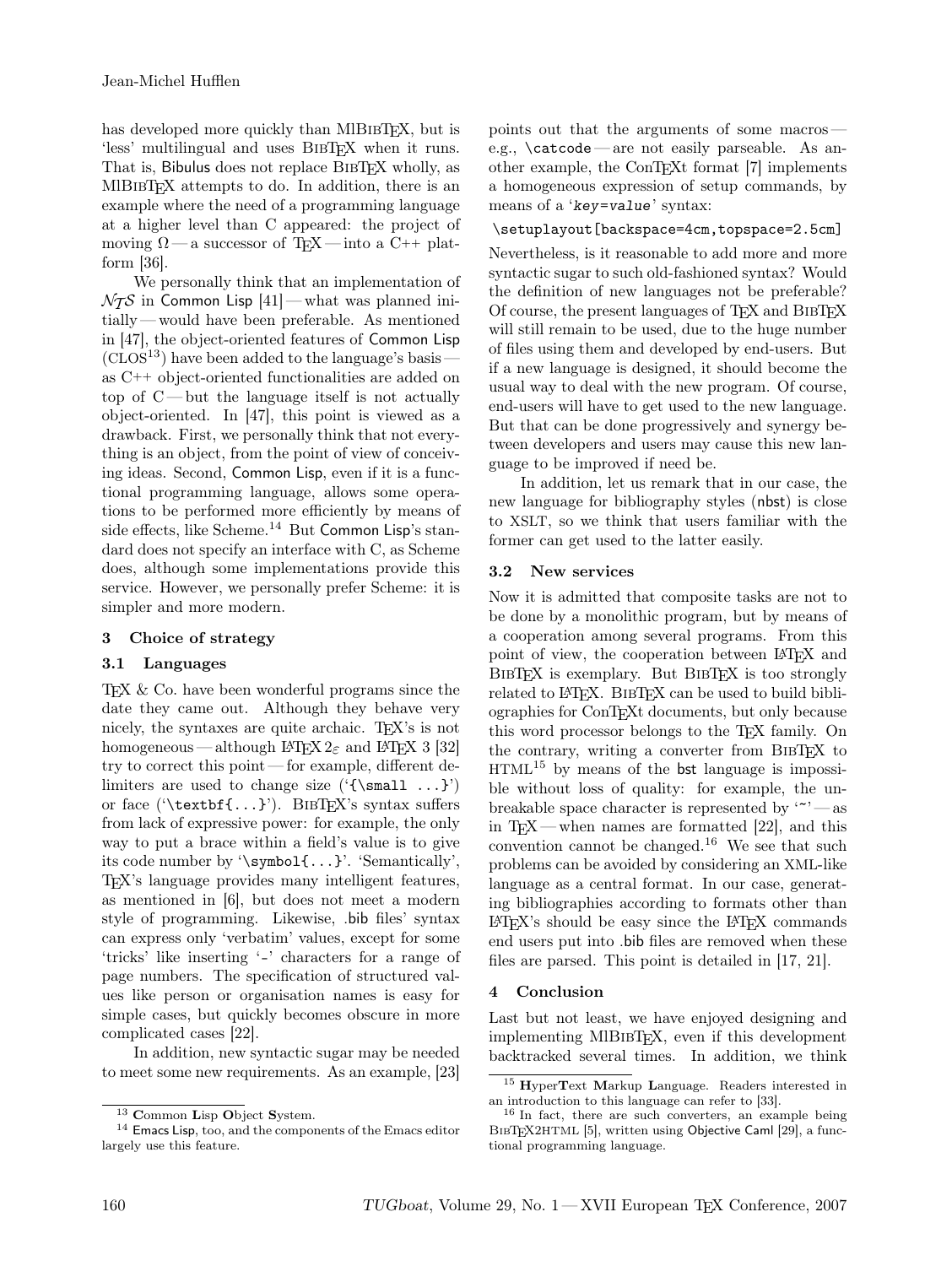that this development shows the difficulties related to such a task. Two parts have to be managed in parallel. The first part is reverse engineering, that is, guessing the concept from the program. The second: enlarging what already exists. In comparison with 'classical' development of a new program from scratch, tests concerning the compatibility mode are easy to perform: we can simply compare what is given by the two programs, the 'old' one becoming an oracle. But reaching a homogeneous concept is not obvious if we want to keep backward compatibility. Nevertheless, we hope that we have done some satisfactory work.

#### 5 Acknowledgements

Many thanks to Jerzy B. Ludwichowski, who has written the Polish translation of the abstract, and to the proofreaders: Karl Berry, Barbara Beeton.

#### References

- [1] William ADAMS, ed.: TUG 2003 Proceedings, TUGboat, Vol. 24:1. July 2003.
- [2] Cédric BASSETTI and Christian Bon: Interactive Specification of bibliography styles  $for \text{ MlB}$ IBT<sub>F</sub>X. Report of student project. University of Franche-Comté. May 2006.
- [3] Karl BERRY and Olaf WEBER: Kpathsea library. http://tug.org/kpathsea/.
- [4] Emmanuel Donin de Rosière: From Stack Removing in Stack-Based Languages to  $BIBT_F X^{++}$ . Master's thesis, ENSTB, Brest. 2003.
- [5] Jean-Christophe FILLIÂTRE and Claude MARCHÉ: The BIBTEX2HTML Home Page. June 2006. http://www.lri.fr/~filliatr/ bibtex2html/.
- [6] Jonathan Fine: "TEX as a Callable Function". In: *EuroTEX 2002*, pp. 26-30. Bachotek, Poland. April 2002.
- [7] Hans HAGEN:  $ConT_FXt$ , the Manual. November 2001. http://www.pragma-ade. com/general/manuals/cont-enp.pdf.
- [8] Stéphane HENRY and Jérôme VOINOT: Interface for MlBIBTEX. Getting Bibliographical Entries Interactively. Report of student project. University of Franche-Comté. May 2005.
- [9] Jean-Michel HUFFLEN : « Vers une extension multilingue de BIBT<sub>EX</sub> ». Cahiers GUTenberg, Vol. 39–40, p. 23–38. In Actes du Congrès GUTenberg 2001, Metz. Mai 2001.
- [10] Jean-Michel HUFFLEN: "Lessons from a Bibliography Program's Reimplementation".

In: Mark van den Brand and Ralf Lämmel, eds., LDTA 2002, Vol. 65.3 of ENTCS. Elsevier, Grenoble, France. April 2002.

- [11] Jean-Michel HUFFLEN: Interaktive BIBTEX-Programmierung. DANTE, Herbsttagung 2002, Augsburg. Oktober 2002.
- [12] Jean-Michel Hufflen: Die neue Sprache für MIBIBTEX. DANTE 2003, Bremen. April 2003.
- [13] Jean-Michel HUFFLEN: "Mixing Two Bibliography Style Languages". In: Barrett R. Bryant and João Saraiva, eds., LDTA 2003, Vol. 82.3 of ENTCS. Elsevier, Warsaw, Poland. April 2003.
- [14] Jean-Michel HUFFLEN: "European Bibliography Styles and MIBIBTEX". TUGboat, Vol. 24, no. 3, pp. 489–498. EuroTEX 2003, Brest, France. June 2003.
- [15] Jean-Michel HUFFLEN: "MlBIBTEX's Version 1.3". TUGboat, Vol. 24, no. 2, pp. 249–262. July 2003.
- [16] Jean-Michel HUFFLEN: "A Tour around  $MIBIBTFX$  and Its Implementation(s)". Biuletyn GUST, Vol. 20, pp. 21–28. In BachoTEX 2004 conference. April 2004.
- [17] Jean-Michel HUFFLEN: "MIBIBTFX: Beyond LATEX". In: Apostolos Syropoulos, Karl Berry, Yannis Haralambous, Baden HUGHES, Steven PETER and John PLAICE, eds., International Conference on TFX, XML, and Digital Typography, Vol. 3130 of LNCS, pp. 203–215. Springer, Xanthi, Greece. August 2004.
- [18] Jean-Michel Hufflen: Beschreibung der MlBIBTEX-Implementierung mit Scheme. DANTE 2004, Herbsttagung, Hannover. Oktober 2004.
- [19] Jean-Michel HUFFLEN: "Implementing a Bibliography Processor in Scheme". In: J. Michael Ashley and Michel Sperber, eds., Proc. of the 6th Workshop on Scheme and Functional Programming, Vol. 619 of Indiana University Computer Science Department, pp. 77–87. Tallinn. September 2005.
- [20] Jean-Michel HUFFLEN: "BIBTEX, MlBIBTEX and Bibliography Styles". Biuletyn GUST, Vol. 23, pp. 76–80. In BachoTEX 2006 conference. April 2006.
- [21] Jean-Michel HUFFLEN: "MIBIBTEX Meets ConT<sub>F</sub>Xt". TUGboat, Vol. 27, no. 1,